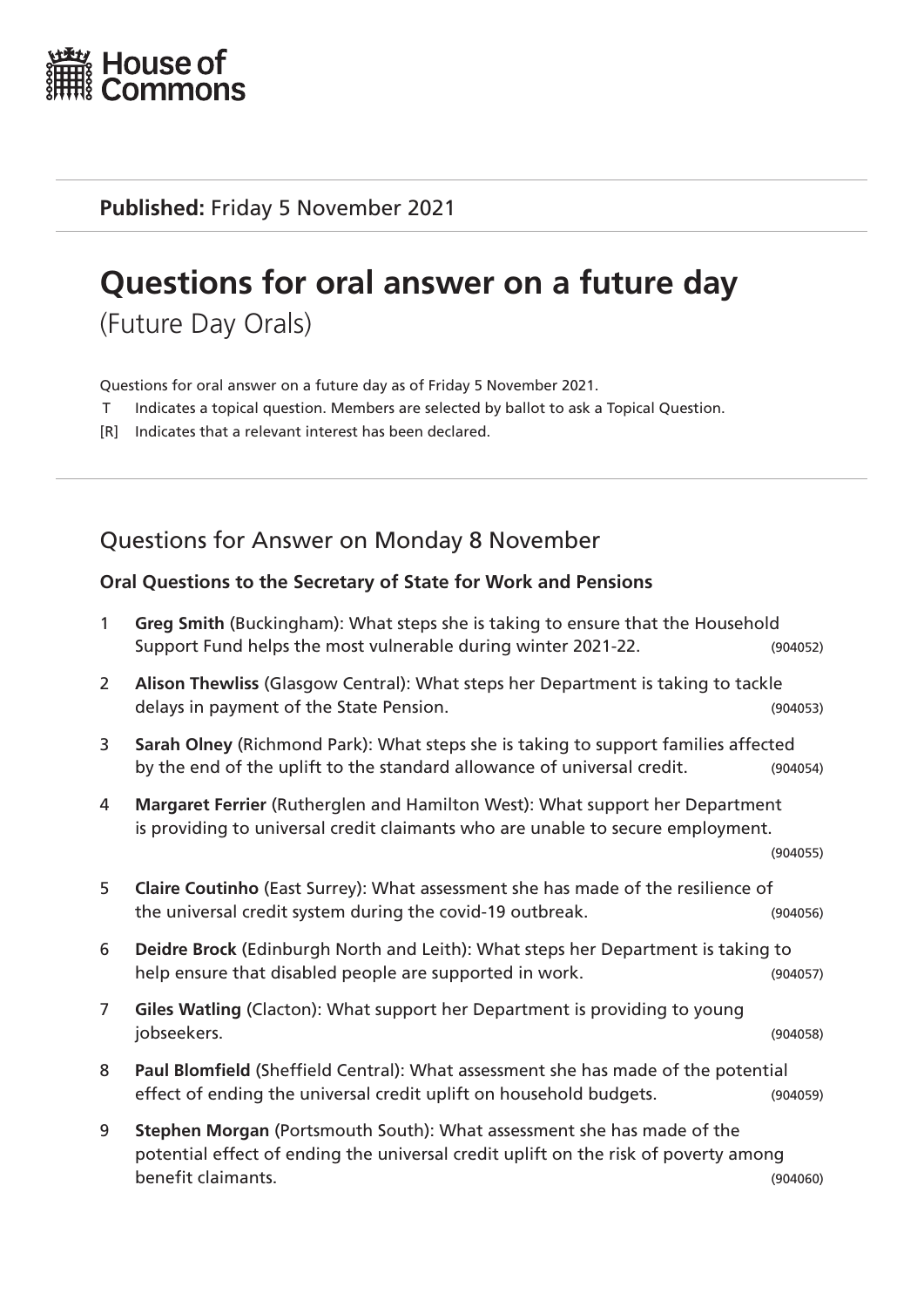| 10 <sup>°</sup>   | Mr Philip Hollobone (Kettering): How many people (a) receive the State Pension<br>and (b) claim pension credit in Kettering constituency.                                                                | (904061) |
|-------------------|----------------------------------------------------------------------------------------------------------------------------------------------------------------------------------------------------------|----------|
| 11                | Sir Edward Leigh (Gainsborough): What assessment she has made of the (a) utility<br>and (b) value of universal credit compared to predecessor schemes.                                                   | (904062) |
| $12 \overline{ }$ | Tim Loughton (East Worthing and Shoreham): What support her Department is<br>providing to young jobseekers.                                                                                              | (904063) |
| 13                | Patricia Gibson (North Ayrshire and Arran): What steps her Department is taking to<br>tackle levels of poverty among pensioners.                                                                         | (904064) |
| 14                | Jeff Smith (Manchester, Withington): What steps her Department is taking to help<br>support benefit claimants with increased costs of living.                                                            | (904065) |
| 15                | Ian Byrne (Liverpool, West Derby): What recent assessment she has made of the<br>effectiveness of the State Pension in tackling levels of poverty among pensioners;<br>and if she will make a statement. | (904066) |
| 16                | Joy Morrissey (Beaconsfield): What support her Department provides to older<br>jobseekers to reskill or change careers.                                                                                  | (904067) |
| 17                | Kirsten Oswald (East Renfrewshire): What recent assessment she has made of the<br>adequacy of the level of universal credit payments.                                                                    | (904068) |
| 18                | Peter Aldous (Waveney): When her Department will bring forward legislative<br>proposals to introduce a 12 month eligibility definition for the Special Rules for<br>Terminal Illness.                    | (904069) |
| 19                | John McDonnell (Hayes and Harlington): What recent assessment she has made of<br>the contractual performance of Serco plc in delivering call-handling services for her<br>Department.                    | (904070) |
|                   | 20 Rushanara Ali (Bethnal Green and Bow): What assessment her Department has<br>made of the potential effect of ending the universal credit uplift on levels of<br>in-work relative poverty.             | (904071) |
| 21                | Dame Diana Johnson (Kingston upon Hull North): What assessment she has made<br>of the potential effect of ending the uplift to universal credit on (a) household<br>budgets and (b) levels of poverty.   | (904072) |
| 22                | Robert Halfon (Harlow): What recent discussions she has had with the Secretary of<br>State for Education on support for vulnerable children.                                                             | (904073) |
| 23                | Mr Toby Perkins (Chesterfield): What assessment she has made of the potential<br>effect of ending the universal credit uplift on the number of children living in<br>absolute poverty.                   | (904074) |
| 24                | Darren Henry (Broxtowe): What support her Department provides to older<br>jobseekers to reskill or change careers.                                                                                       | (904075) |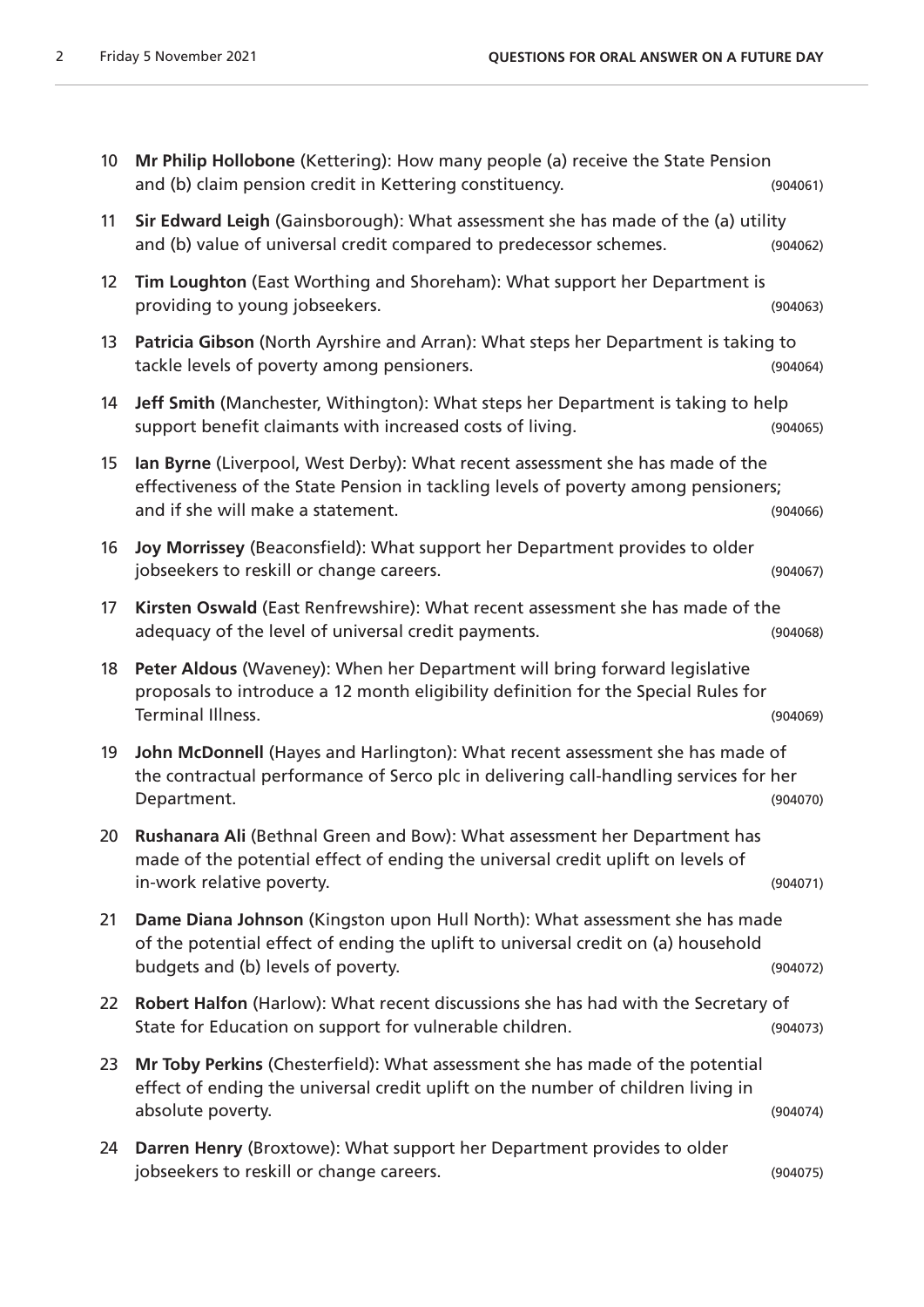25 **Paul Holmes** (Eastleigh): What support her Department is providing to young jobseekers. (904076)

#### **At 3:15pm Topical Questions to the Secretary of State for Work and Pensions**

| T1             | Deidre Brock (Edinburgh North and Leith): If she will make a statement on her |          |
|----------------|-------------------------------------------------------------------------------|----------|
|                | departmental responsibilities.                                                | (904077) |
| T <sub>2</sub> | <b>Chris Stephens (Glasgow South West):</b>                                   | (904078) |
| T3             | Rachael Maskell (York Central):                                               | (904079) |
| T4 I           | <b>Selaine Saxby (North Devon):</b>                                           | (904080) |
| T5             | <b>Paul Holmes (Eastleigh):</b>                                               | (904081) |
| T6             | <b>Rob Roberts (Delyn):</b>                                                   | (904082) |
| T7             | <b>Stephen Metcalfe (South Basildon and East Thurrock):</b>                   | (904083) |
| T8             | <b>Yvonne Fovargue (Makerfield):</b>                                          | (904084) |
| T9             | <b>Christian Wakeford (Bury South):</b>                                       | (904085) |
|                | T10 Bob Blackman (Harrow East):                                               | (904086) |
|                |                                                                               |          |

## Questions for Answer on Tuesday 9 November

#### **Oral Questions to the Secretary of State for Justice**

| $\mathbf{1}$ | Mr Barry Sheerman (Huddersfield): What discussions he has had with the Home<br>Secretary on the quality of forensic services used in the criminal justice system. | (904087) |
|--------------|-------------------------------------------------------------------------------------------------------------------------------------------------------------------|----------|
| <sup>2</sup> | Mr Ben Bradshaw (Exeter): What plans he has to further review road traffic<br>offences and penalties.                                                             | (904088) |
| 3            | Mr Richard Holden (North West Durham): What steps he is taking to reduce<br>incidents of drugs smuggling into prisons.                                            | (904089) |
| 4            | Gavin Newlands (Paisley and Renfrewshire North): What discussions he has had<br>with Cabinet colleagues on reforming the UK's human rights framework.             | (904090) |
| 5            | Jane Stevenson (Wolverhampton North East): What steps his Department is taking<br>to help support former offenders into employment.                               | (904091) |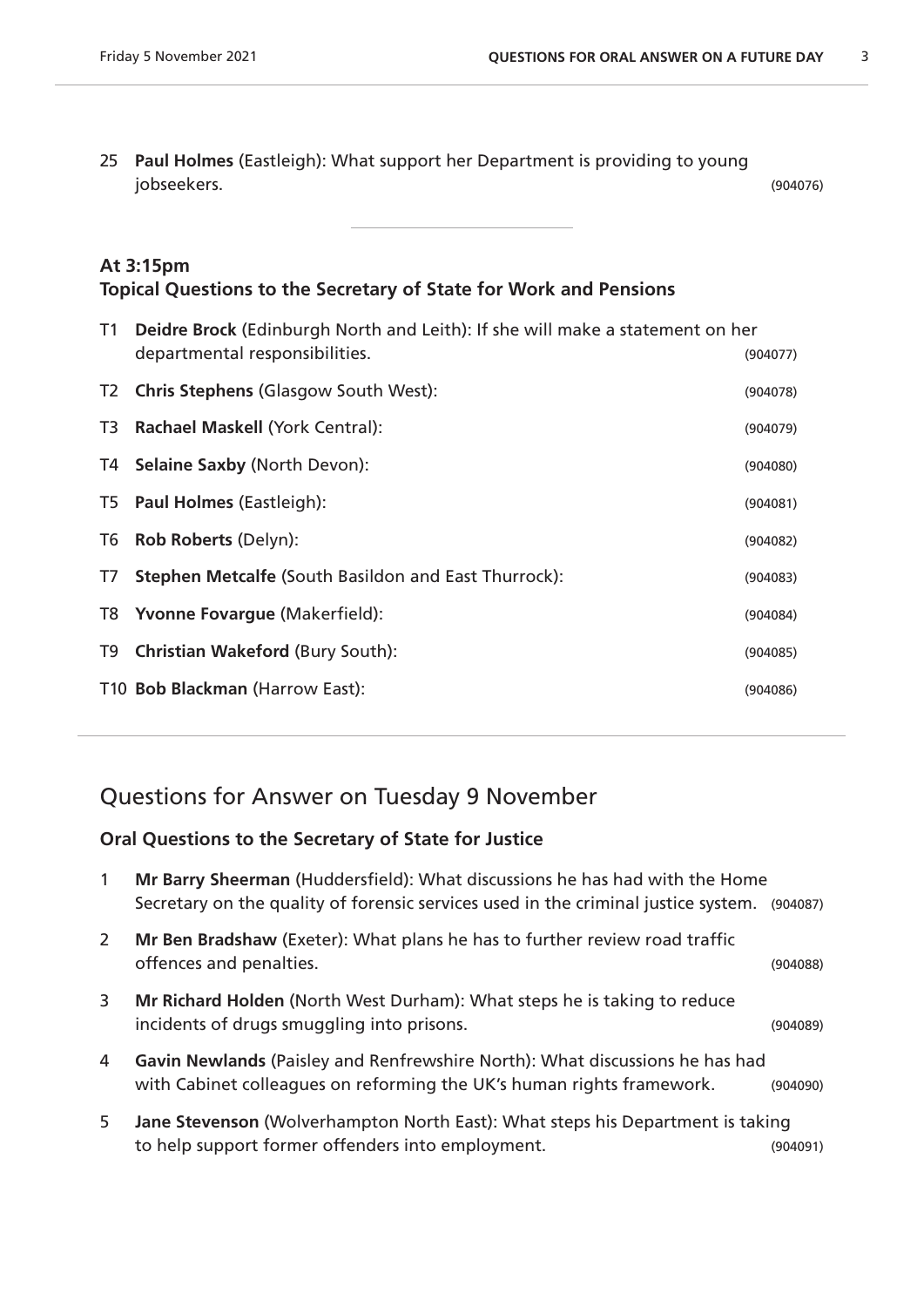| 6               | Liz Twist (Blaydon): What his timescale is for clearing the backlog of Crown Court<br>cases resulting from the covid-19 outbreak.                                                                                                                               | (904092) |
|-----------------|-----------------------------------------------------------------------------------------------------------------------------------------------------------------------------------------------------------------------------------------------------------------|----------|
| $\overline{7}$  | Marion Fellows (Motherwell and Wishaw): What discussions he has had with<br>Cabinet colleagues on reforming the UK's human rights framework.                                                                                                                    | (904093) |
| 8               | Lee Anderson (Ashfield): What steps his Department is taking to help support<br>former offenders into employment.                                                                                                                                               | (904094) |
| 9               | Angela Crawley (Lanark and Hamilton East): What recent discussions he has had<br>with Cabinet colleagues on the Judicial Review and Courts Bill.                                                                                                                | (904095) |
| 10 <sup>°</sup> | Wera Hobhouse (Bath): What steps he is taking to support prosecutions for<br>violence against women and girls.                                                                                                                                                  | (904096) |
| 11              | Dr James Davies (Vale of Clwyd): What steps he is taking to reduce incidents of<br>drugs smuggling into prisons.                                                                                                                                                | (904097) |
| 12 <sup>2</sup> | Andrew Gwynne (Denton and Reddish): What steps he is taking with Cabinet<br>colleagues to improve the prosecution and conviction rates of those charged with<br>rape.                                                                                           | (904099) |
| 13              | Simon Fell (Barrow and Furness): What steps his Department is taking to rollout<br>community payback.                                                                                                                                                           | (904100) |
| 14              | Dr Kieran Mullan (Crewe and Nantwich): What progress his Department has made<br>on the rollout of electronic tagging for offenders.                                                                                                                             | (904101) |
| 15              | Stephen Metcalfe (South Basildon and East Thurrock): What steps his Department<br>is taking to rollout community payback.                                                                                                                                       | (904102) |
| 16              | Kim Johnson (Liverpool, Riverside): What plans he has to reform judicial review. (904103)                                                                                                                                                                       |          |
| 17              | Alexander Stafford (Rother Valley): What steps his Department is taking to help<br>support former offenders into employment.                                                                                                                                    | (904104) |
| 18              | John McDonnell (Hayes and Harlington): What recent assessment he has made<br>of the effect on (a) recruitment, (b) morale and (c) retention of Her Majesty's<br>Prison and Probation Service staff of the Government's pay policy for public sector<br>workers. | (904105) |
| 19              | Ms Karen Buck (Westminster North): When the Independent Review of Criminal<br>Legal Aid will publish its recommendations.                                                                                                                                       | (904106) |
| 20              | Scott Benton (Blackpool South): What plans his Department has to reform the<br>Human Rights Act 1998.                                                                                                                                                           | (904107) |
| 21              | Aaron Bell (Newcastle-under-Lyme): What progress his Department has made on<br>the rollout of electronic tagging for offenders.                                                                                                                                 | (904108) |